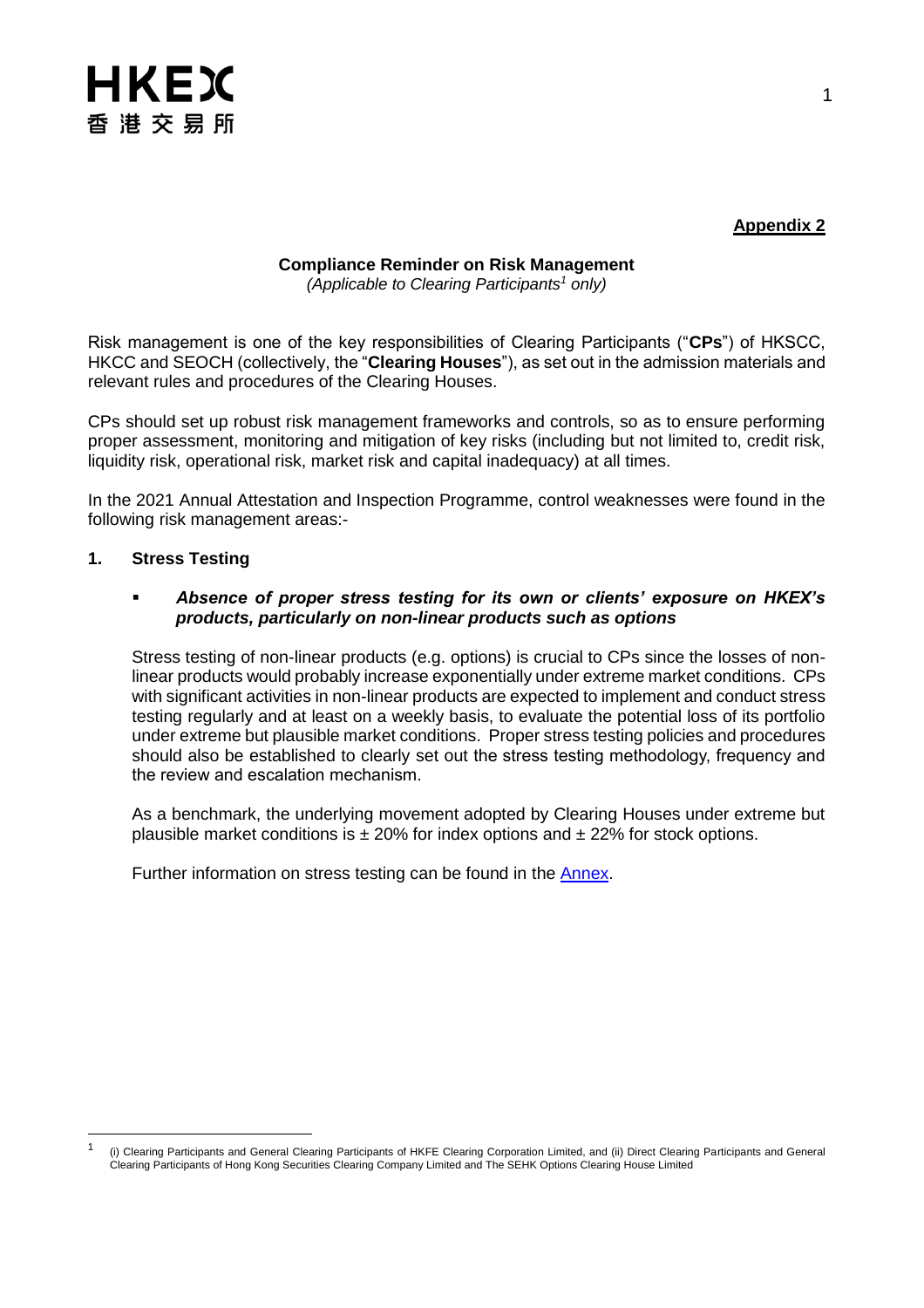#### **2. Credit Exposure Management - Monitoring of Position Limit and Late Payment Management**

#### *Lack of sufficient and effective monitoring and control on credit exposures*

Client limits (e.g. position limit, credit limit, trading limit and/or limits granted to DvP clients in stock trading to settle on T+2) are imposed by CPs on their clients for controlling their credit exposure. It was noted that while CPs had set up limits for their clients, they had not implemented any system to monitor their clients' positions against limits assigned to them and/or had allowed their clients to transact based on their available funds instead. Policies and procedures in relation to the treatment of outstanding loan payments were also found to be inadequate where follow-up, escalation and provisioning / write-off of such loans were not clearly set out. In addition, it was noted that client limits, once granted, were not subject to regular review.

Client limits should also include limits set in third party systems, including those in HKEX systems that facilitate the management of client exposures. For example, regarding General Clearing Participants' ("**GCPs**") implementation of pre-trade monitoring on its non-CP clients, it was noted that client limits (e.g. pre-trade limits) are set up but their reviews are conducted separately from other internal client limits during the GCPs' client risk assessment and risk mitigation process.

CPs are reminded to implement appropriate and adequate monitoring arrangements in this regard, including but not limited to inputting the limits assigned to clients into the system for continuous monitoring and timely adjustments of the limits according to changes in client's credit risk. Failure to implement appropriate and adequate monitoring arrangements may result in regulatory breaches, which could be grounds for disciplinary actions.

## **3. Notification of Change in Operations and Risk Control Plan**

#### *Failure to notify the Clearing Houses when there is a change in operations and risk control, including but not limited to changes arising from engaging in new business activities*

According to the responsibilities set out under CCASS Rule 1703(iii), HKCC Rule 214(n) or SEOCH Rule 403(17) and also with reference to the admission material (Note 2 of Attachment 2 of the "*[Explanatory Notes for applications for Participantship](https://www.hkex.com.hk/-/media/HKEX-Market/Services/Rules-and-Forms-and-Fees/Forms/Securities-(Hong-Kong)/Trading/Participantship/Participantship---Admission/EN1.pdf?la=en) and Trading [Right](https://www.hkex.com.hk/-/media/HKEX-Market/Services/Rules-and-Forms-and-Fees/Forms/Securities-(Hong-Kong)/Trading/Participantship/Participantship---Admission/EN1.pdf?la=en)*"), CPs are required to submit to the Clearing Houses any change in the details supplied to the respective Clearing Houses at the time of admission and thereafter including, among other things, updated risk and control documents when engaging in new business activities such as (i) proprietary trading; (ii) stock lending and borrowing; (iii) China Connect market; and (iv) margin financing.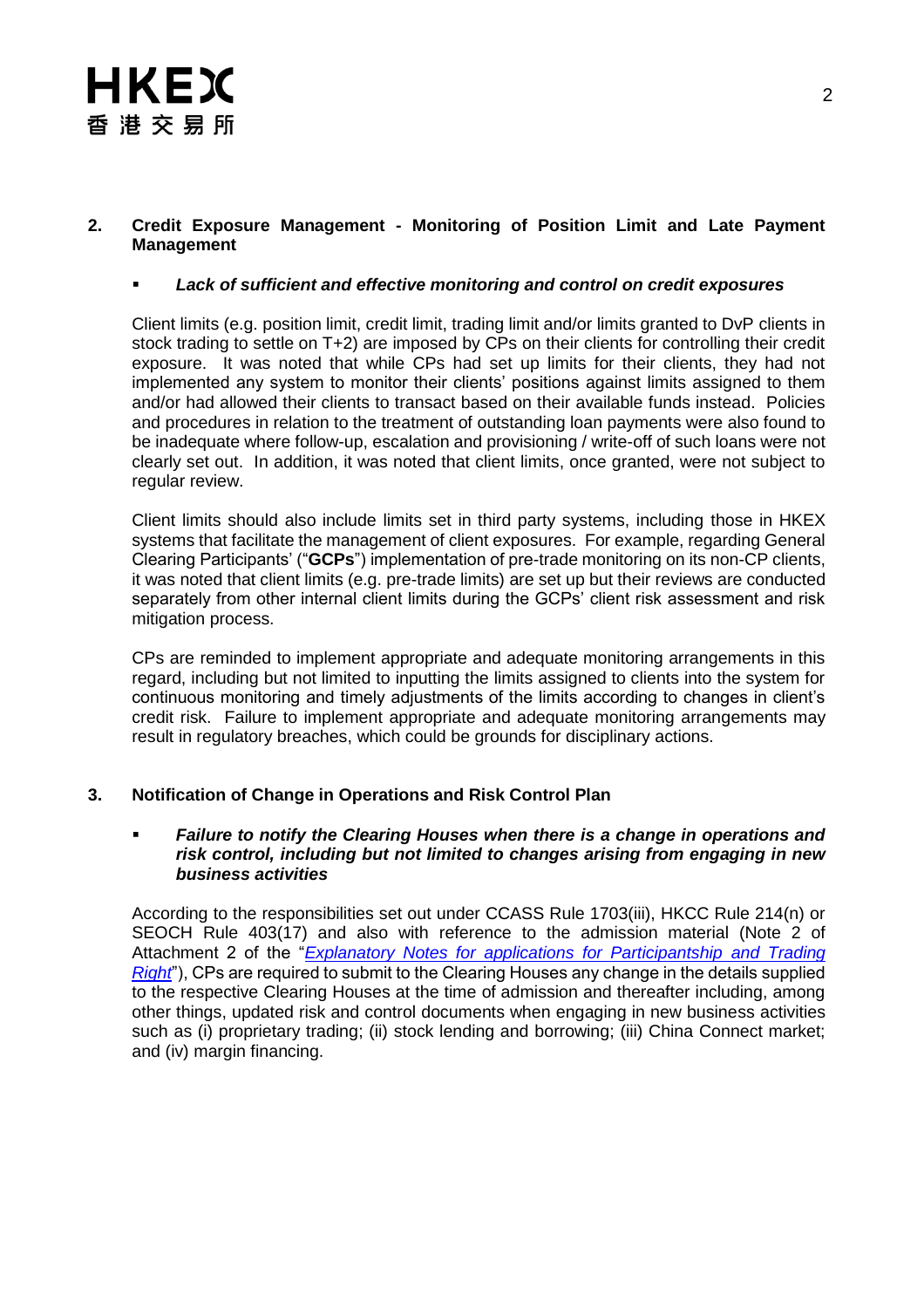

CPs are advised to notify and provide the following information to the Clearing Houses (by email to [clearingcreditrisk@hkex.com.hk\)](mailto:clearingcreditrisk@hkex.com.hk) when you engage in new business activities:-

- (i) Background of new business, (including the commencement timeline, business strategic plan and target client sector)
- (ii) Financial projection (including the projected size<sup>2</sup>, revenue and profit for the first year of operation)
- (iii) Capital injection / funding plan
- (iv) Associated risks and corresponding risk measures

#### **4. Control, Monitoring and Staff Training in relation to Fulfillment of Settlement Obligations**

#### *Inadequate monitoring and controls over Settlement Operations for ensuring the timely completion of steps essential to fulfill the settlement obligation of the Clearing Houses*

CPs should put in place adequate and comprehensive internal controls and procedures governing the relevant money and stock settlement process; and all relevant staffs should strictly follow the prescribed timeline to facilitate smooth operation, especially for backup or holiday covers. Examples of effective tools for settlement controls include: a checklist with maker-checker signoff over key settlement steps (with timelines clearly set out for each step); or a system dashboard to monitor the timeliness in completing each key settlement steps with automatic escalation / alerts. For each key settlement task, sufficient buffer time should be allocated between the internal completion timeline and the Clearing Houses' settlement timelines, in order to allow exception handling process (e.g. additional transfer of funds) to be completed before the Clearing Houses' settlement timelines.

CPs should also put in place funding estimation and position management procedures for collateral requirements (e.g. marks and margins) and settlement obligations, particularly in handling exceptionally large positions. This includes process to reduce the position for computation of collateral requirements, such as by providing Specific Cash Collateral or Specific Stock Collateral to HKSCC for its large long or short stock positions under CNS System respectively.

CPs are advised that the review of funding sufficiency at market close should be based on the actual position data or settlement reports disseminated by Clearing Houses. By merely relying on internal position data (instead of Clearing Houses' date/report) during the funding forecast/arrangement process, CPs may not be able to capture errors caused by internal system or manual process e.g. incorrect/incomplete positions net-down in HKCC/SEOCH. This would lead to an incorrect forecast of the settlement amount and may result in payment failure.

l

Examples of parameters to consider for each type of new businesses are set out below:

<sup>(</sup>a) for proprietary trading, asset value and value-at-risk

<sup>(</sup>b) for stock lending and borrowing, value and type of securities on loan

<sup>(</sup>c) for China Connect market, transaction volume

<sup>(</sup>d) for margin financing, list of acceptable stocks and loan book value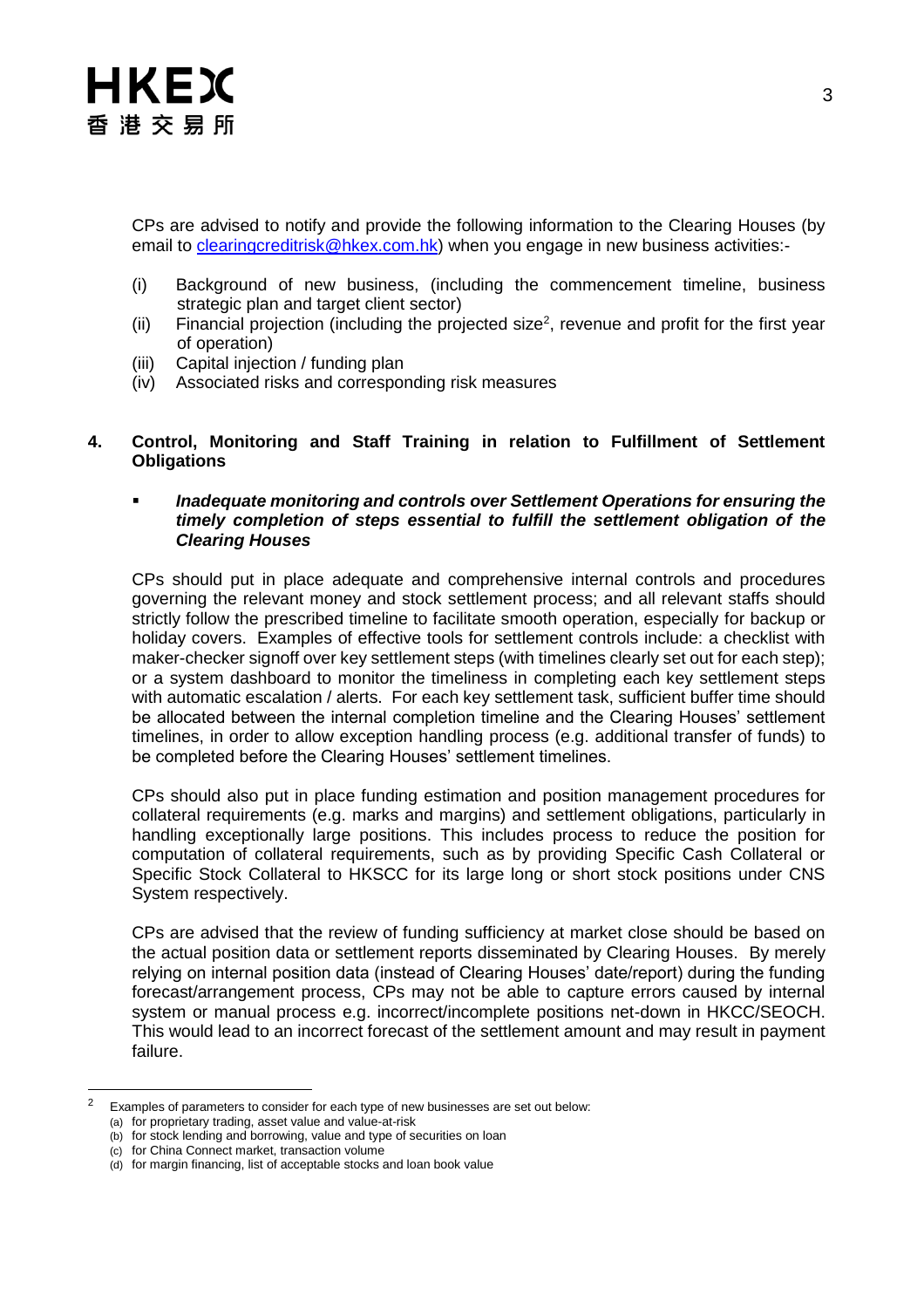

CPs are also advised to regularly review its operational and funding backup arrangements to ensure their effectiveness. The review should include but not limited to (i) holiday backup arrangement of settlement and accounting officers; (ii) enabling money transfer through ebanking between house / client accounts and CPs' designated account for settlement; and (iii) setting up overdraft facilities to provide contingency funding (including non-HKD settlement currency e.g. CNY for China Connect Participants).

CPs should keep abreast of the circulars issued by the Clearing Houses from time to time and conduct regular reviews on their operation procedures to ensure compliance with the relevant rules and requirements at all times. Among other things, CPs should ensure that their settlement arrangements (including arrangements during holiday periods) comply with the latest requirements stipulated by the Clearing Houses.

CPs should ensure that their staffs (including their backup and holiday cover) have adequate and up-to-date knowledge pertaining to operational risk and control, payment obligations and the consequences of failure in meeting the obligations of the Clearing Houses. CPs should also arrange for staff to attend training courses, such as the one mentioned in the circular *["Training course jointly organized by HKEX and HKSI Institute"](https://www.hkex.com.hk/-/media/HKEX-Market/Services/Circulars-and-Notices/Participant-and-Members-Circulars/HKCC/2018/Circular_Training_eng_final_20181231_V2.pdf)* issued by the Clearing Houses on 31 December 2018 (Ref. No. CD/CDCRM/243/2018) and make reference to circulars such as *"Reminder on Payment Obligations of Clearing Participants"* issued by the Clearing Houses on 9 February 2022 (Ref. No. [CD/CDCRM/052/2022,](https://www.hkex.com.hk/-/media/HKEX-Market/Services/Circulars-and-Notices/Participant-and-Members-Circulars/HKSCC/2022/ce_HKSCC_CCRC_052_2022.pdf) [CD/CDCRM/050/2022](https://www.hkex.com.hk/-/media/HKEX-Market/Services/Circulars-and-Notices/Participant-and-Members-Circulars/HKCC/2022/ce_HKCC_DCRC_050_2022.pdf) and [CD/CDCRM/051/2022\)](https://www.hkex.com.hk/-/media/HKEX-Market/Services/Circulars-and-Notices/Participant-and-Members-Circulars/SEOCH/2022/ce_SEOCH_DCRC_051_2022.pdf) to enhance staff's awareness of payment obligations to the Clearing Houses.

#### **5. Risk Governance, Operational Capability and Risk Culture**

#### *Inadequate control in relation to risk management governance*

A proper risk governance framework usually involves establishment of a risk committee for exercising senior management oversight over key risk areas. In some instances, CPs did not keep proper meeting records/reports to support that committee meetings had been conducted or the focus items had been discussed by senior management at those meeting.

CPs should establish a proper risk governance framework (e.g. by setting up a risk committee with regular meetings) and maintain documentation to demonstrate senior management's oversight of issues and to keep track of their discussion and monitoring over key risk areas, in particular, on the treatment of credit risk, concentration risk and monitoring of sufficiency of liquid capital.

CPs should also establish detailed policies and procedures to ensure key risks involved in their business are effectively managed. In this connection, Attachment 2 of the *["Explanatory](https://www.hkex.com.hk/-/media/HKEX-Market/Services/Rules-and-Forms-and-Fees/Forms/Securities-(Hong-Kong)/Trading/Participantship/Participantship---Admission/EN1.pdf?la=en)  [Notes for Application for Participantship and Trading Right"](https://www.hkex.com.hk/-/media/HKEX-Market/Services/Rules-and-Forms-and-Fees/Forms/Securities-(Hong-Kong)/Trading/Participantship/Participantship---Admission/EN1.pdf?la=en)* can serve as a reference of the Clearing House's latest expectation on a CP's risk management practices.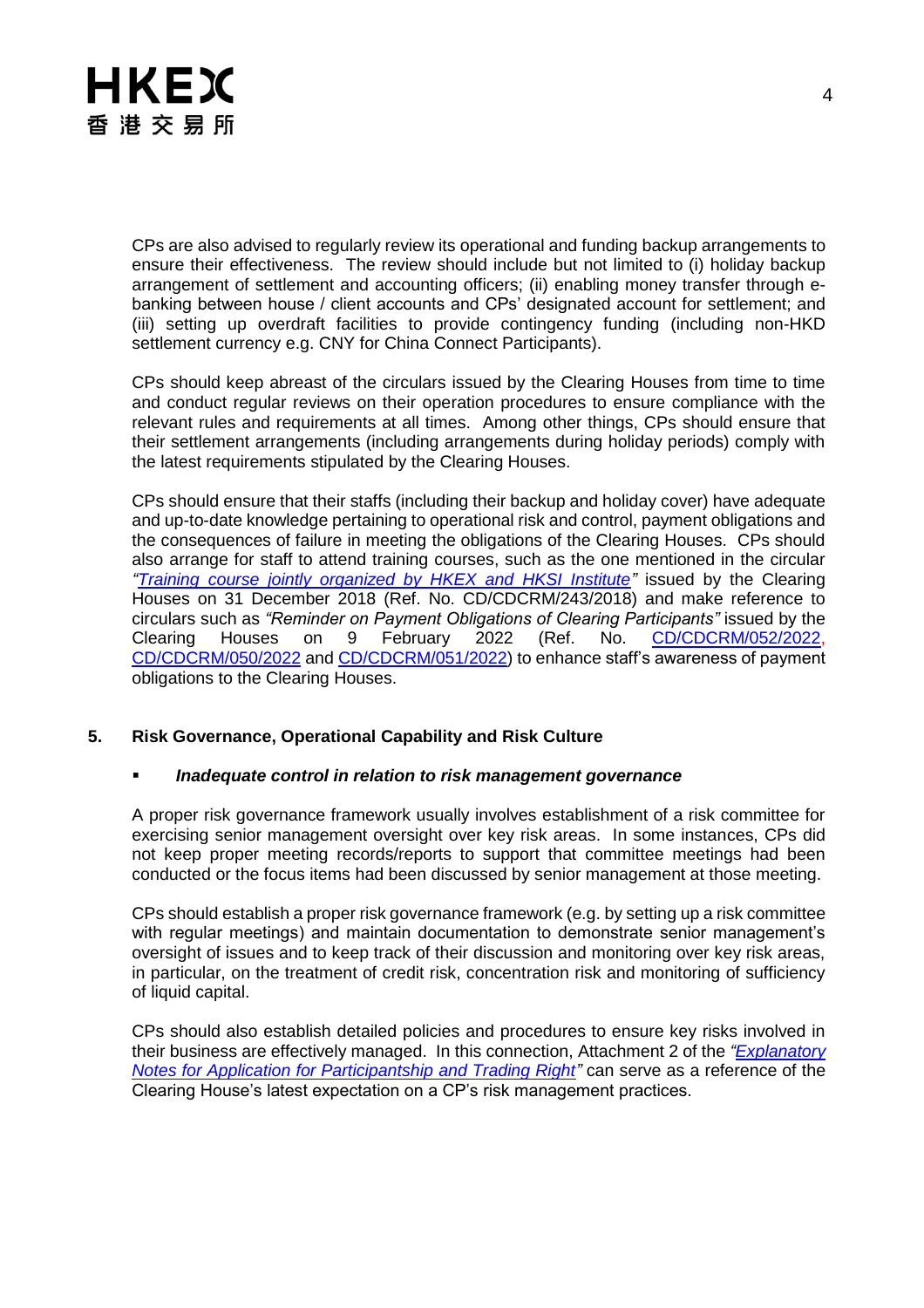# HKEX 香港交易所

#### **6. Third party service management**

#### *Inadequate control in relation to system changes*

CPs should establish proper review and testing procedures in relation to any system changes. In some instances, CPs failed to spot the logic error during critical system enhancement (e.g. system changes on margin offset claim logic) made by third party system providers.

CPs are advised to strengthen its control on critical system changes, for example, system changes that has impact on settlement and margin calculation. Such controls should include (i) thorough user acceptance testing and (ii) parallel run to ensure a smooth transition.

#### **7. Business Continuity Plan and Contingency Funding Arrangement**

#### *Inadequate arrangement in place to ensure its fulfillment of the Clearing Houses' settlement obligations under contingent situation*

To cope with disruptions that may impair CPs' ability to meet settlement obligations to the Clearing Houses, CPs should develop and maintain a business continuity plan, which should clearly set out the actions that they would take during contingent scenarios. In view of the latest COVID pandemic situation, CPs should review their business continuity plan and consider whether they have granted sufficient authorization to the relevant colleagues during split team arrangement and whether the plan covered the contingency handling of the forthcoming trades (e.g. routing to a peer broker or putting timely stop to client orders) in case the operation capability was impaired (e.g. due to quarantine of a large number of operational staff). CPs should also enhance its capability to enable staff's remote access to trading/clearing system.

#### **8. Risk Management Framework Establishment and Implementation**

#### *Risk Management Framework*

Risk Management Frameworks outline the organizational and resource requirements for designing, implementing, evaluating, improving and integrating risk management throughout the organization and support the associated decision-making processes. In some instances, CPs failed to demonstrate that such framework has been established. CPs are advised to implement and/or strengthen their risk management framework design and implementation, through (i) establishing a clear risk governance structure with defined roles and responsibilities; (ii) defining their risk appetite; (iii) developing risk management policy; and (iv) embedding the Risk Management Cycle and assessment procedures.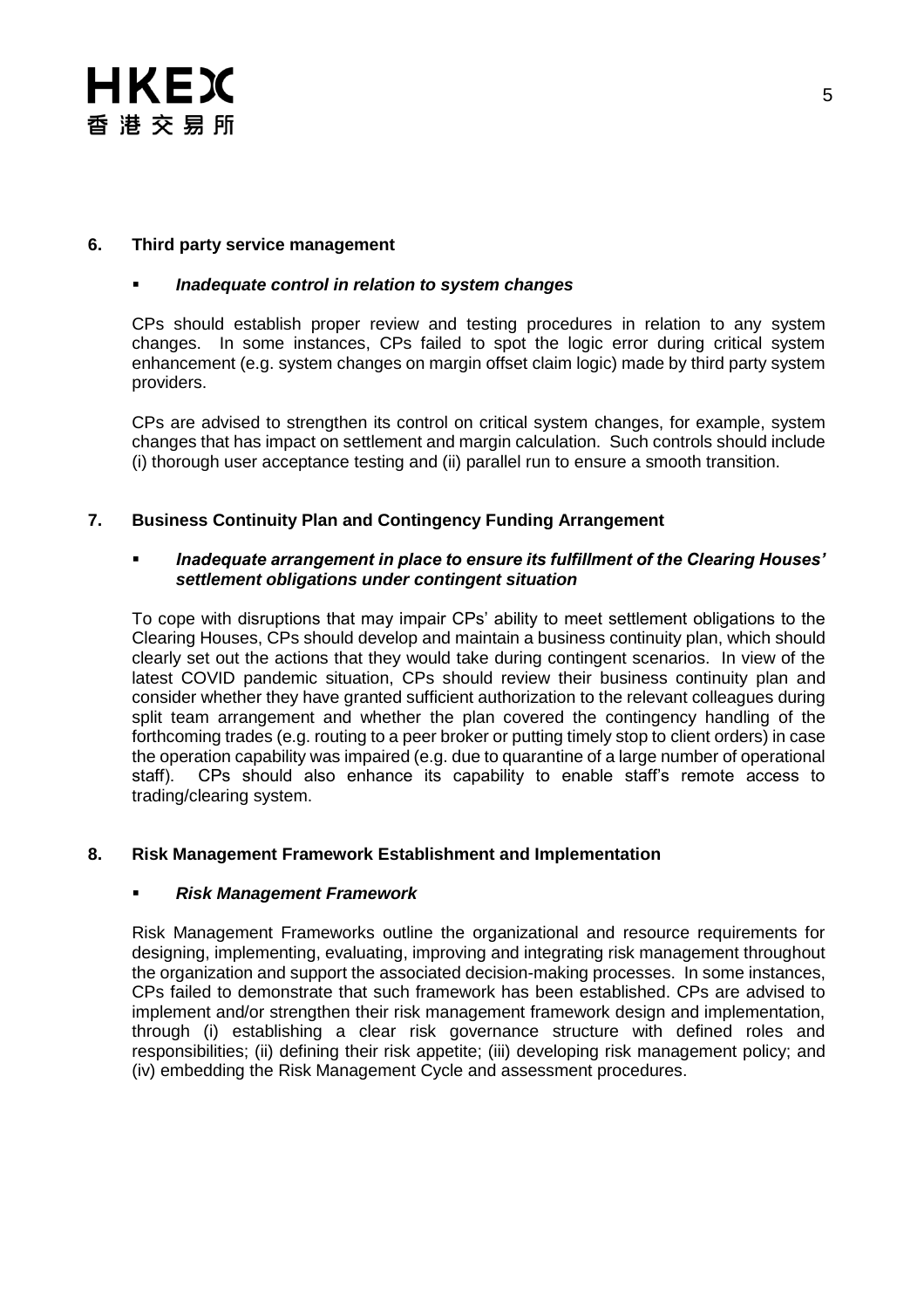

#### *Risk Appetite Framework*

The Risk Appetite Framework refers to the aggregate level and types of risks that an organization is willing to accept or avoid in order to achieve its strategic objectives and business plan. It was observed that while CPs have set up a high level Risk Appetite Statement, the risk appetite coverage was often limited to financial risks and not subject to regular assessment. CPs are advised to establish and implement the risk appetite framework with defined tolerance thresholds for all major risk types. CPs are recommended to conduct regular assessments of the tolerance thresholds to ensure they remain relevant in the decision-making processes.

## *Risk Management Cycle*

The Risk Management Cycle can be summarized into four major steps (i) Identification, (ii) Assessment, (iii) Mitigation, and (iv) Monitoring & Reporting. The Risk Management Cycle enables timely provision of information on risk matters to management to support an effective and informed decision-making and facilitate formulation of necessary remediation actions. In some instances, CPs did not document the process on risk escalation and reporting. CPs are recommended to embed a suitable Risk Management Cycle into their organizations.

## **9. Operational Risk Controls Implementation**

## *Implement Controls for Core Operations & Key Controls Assurance*

Well established policies, procedures and controls help to maintain operational effectiveness of the organization. CPs are advised to implement control procedures in particular on those related to manual operations and where end-user self-deployed applications are involved. CPs should also identify their organization's critical processes, key risks and controls, and accordingly, implement a control testing framework to regularly review and assure the operating and design effectiveness of those key controls.

#### *System Access Controls*

System access controls are fundamental to prevent unauthorized access to systems and ultimately, to safeguard data privacy. It is noted that while CPs have established and implemented relevant internal policies, procedures and controls to govern system access, they were not subjected to regular review. CPs are recommended to enhance their controls on system access via documenting the performance and results of periodic access recertification.

#### *System Capacity Review*

Adequate technology system capacity enables CPs' core operations and clearing activities with the Clearing Houses. In some instances, CPs only implemented real time system capacity monitoring and alerts. To enhance this control, CPs are advised to implement a regular system capacity review process to ensure that current and future system usage requirements are met and well anticipated respectively.